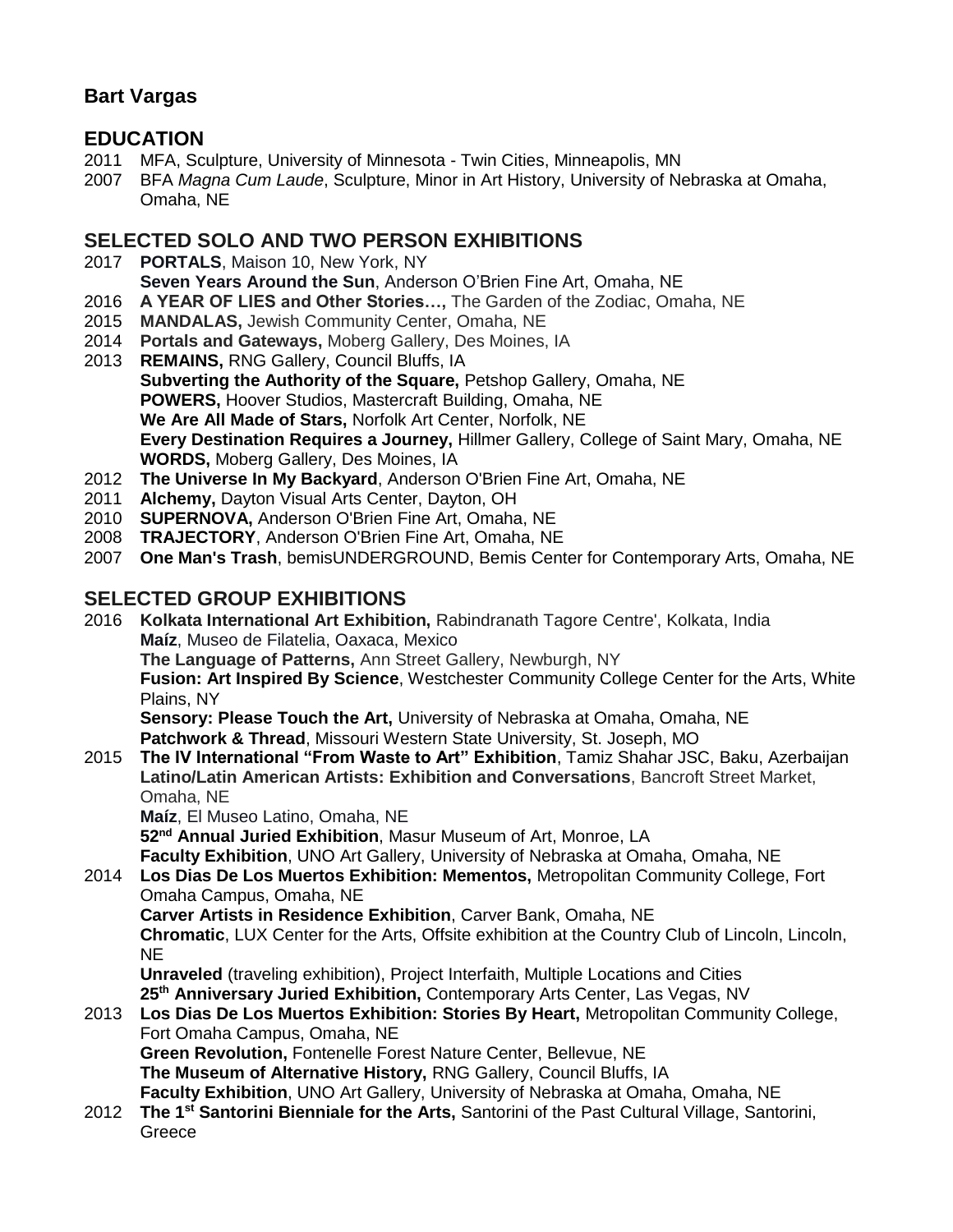**REDUX: Repurposed Materials,** DuPont Gallery, UMW Galleries, University of Mary Washington, Fredericksburg, VA

**Los Dias De Los Muertos Exhibition: Music to my Bones,** Bancroft Street Market, Omaha, NE

**Contemporary Indigeneity: The New Art of the Great Plains,** The Great Plains Art Museum, Lincoln NE

**7th Annual Human Rights Exhibition,** South Texas College in McAllen, TX **Wet Paint,** The Zhou B Art Center, Chicago, IL

2011 **ABSTRKT,** Manifest Creative Research Gallery and Drawing Center, Cincinnati, OH  **26th Tallahassee International,** Florida State University Museum of Fine Arts, Tallahassee, FL **Eco-Byway,** College of St. Benedict and St. John's University, St. Joseph, MN  **Spring Flight,** Richard J. Demato Fine Arts Gallery, Sag Harbor, NY **Louisiana Purchase: National Biennial Juried Exhibition,** Louisiana Tech University School of Art, Ruston, LA **4Square,** Squeeze Gallery, Scottsdale, AZ **Expanded Field,** Salt Lake Art Center, Salt Lake City, UT 2010 **The Fourth Beijing International Art Biennial,** National Art Museum of China, Beijing, China

- **Objects and Encounters,** Paul Whitney Larson Gallery, St. Paul, MN **Sustain,** UIS Visual Art Gallery, University of Illinois, Springfield, IL
- 2009 **SALVAGE: Reclaiming Recycling,** The Phillips Museum of Art, Franklin & Marshall College, Lancaster, PA

**Small Multitudes**, City Union Rotunda Gallery, University of Nebraska, Lincoln, NE

- 2008 **61st Juried Exhibition**, Sioux City Art Center, Sioux City, IA, 2008
- 2007 **O! Public Art Project**, Greater Omaha Chamber of Commerce, Omaha, NE **Green Art**, Bellevue University Gallery, Bellevue, NE

## **SELECTED BIBLIOGRAPHY**

Vargas, Bart. "Cover Art, Mandala 9." Desert Center. By Miles Waggener. Nacogdoches, Texas: Stephen F Austin UP, 2016.

Williams, Tess: *'Please Touch the Art' exhibit aims to make art more accessible to the blind, visually impaired,* Omaha World-Herald, October 26, 2016

Carpenter, Kim: *Carver Bank's art Program To Operate Under New Banner,* Omaha World-Herald, October 1, 2016

"Bart Vargas: A Year of Lies and Other Stories…" Review. Web log post. Darger HQ's art Files of the Flatlanders, 15 July 2016.

Dunlop, Scott, prod. "Broken Records." *The Real Housewives of Orange County: Season 10, Episode 17*. Bravo. New York City, New York, 28 Sept. 2015. Television.

Vargas, Bart. "Mandala 16." *Thirty-six Views of O*. Omaha, NE: The National Institute for the Lost, 2015. 73. Print.

Bridges, Bryce: *A brief conversation between Artist Bart Vargas and Editor-in-Chief Bryce Bridges*, FLYOVER, Issue 1.2, 2015

Morain, Michael: Moberg Gallery thinks big in new show, Des Moines Register, January 24, 2015 Dunn, Jancee: *decorating via email :)*, HGTV Magazine, September 2013

Hansen, Matthew: *Artist Enlists Science to Answer Nagging Question – Who Am I?,* Omaha World-Herald, July 2, 2013

Biga, Leo Adam: *Artists Running with the Opportunity to go to the Next Level*, Omaha World-Herald, May 30, 2013

McMahon, Thomas: *Art As Investment*, UNO Alum, Summer 2013

Friend, Dennis: *Students Work with Noted Artist*, Daily Nonpareil, June 25, 2012

Williams, David: *Road Warrior for Art,* Encounter Magazine, March/April, 2012

Yalkut, Jud: *Alchemy of Art,* Dayton City Paper, November 24, 2011

*The International Sculpture Center 2010 Outstanding Student Achievement In Contemporary Sculpture Awards*, Sculpture Magazine, October 2010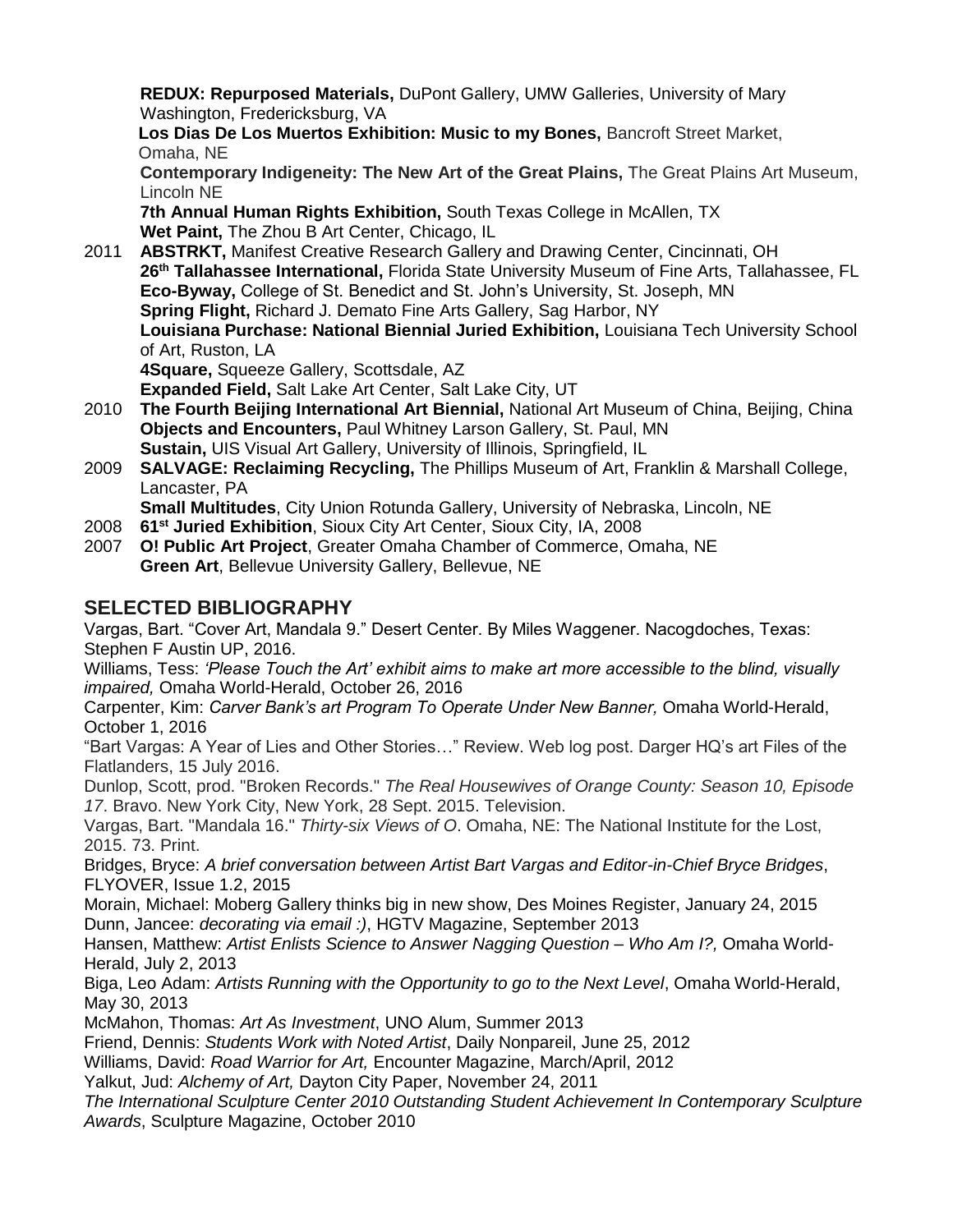*Bart Vargas*, artistaday.com, September 23, 2010 Krainak, Michael: *One Man's Treasure*, The Reader, July 21, 2010 Pitcher, John: *Near Death Experience Inspires Artist's Exhibit*, Omaha World-Herald, July 22, 2010 *New American Paintings No. 89*, Midwest Edition 2010 *The Briar Cliff Review*, Briar Cliff University 2010 Stienstra , Anita: *National Show*, Illinois Times, April 1, 2010 Geltman, Liz: *SALVAGE: Reclaiming Recycling, A National Juried Exhibition*, DC Museum Examiner, October 2009 Knowles, Laura: *Salvaged, Shuffled and Reshaped, Trash Becomes Art*, DC Intelligencer Journal/Lancaster New Era, September 2009 Bloomfield, Maureen: *Omaha, Nebraska,* The Artist's Magazine, July 2008 Hetland, Patty: *Signature: Bart Vargas,* From House to Home, July 2008 Deskins, Sally: *Recycled Art,* The Reader, May 15, 2008 Stickney, Dane: *Artist makes his point,* Omaha World-Herald, May 1, 2008 Schweppe, Fred: *One Man's Trash*, UNO Alum, Fall 2007 Baker, Sarah: *Sculpted City*, The Reader, July 12, 2007 Stickney, Dane: *Standing O!,* Omaha World-Herald, June 11, 2007 Baker, Sarah: *Trash Talk,* The Reader, February 1, 2007 Krainak, Michael: *One Man's Trash is Another Man's Treasure in Vargas' Show at bemisUNDERGROUND*, The Omaha City Weekly, February 1, 2007 Stickney, Dane: *Trash Transformed*, Omaha World-Herald, January 25, 2007

## **TEACHING**

2012-present, University of Nebraska at Omaha, Instructor, Omaha, NE 2012-present, Metropolitan Community College, Instructor, Omaha, NE 2008-11 University of Minnesota - Twin Cities, Instructor of Record, Minneapolis, MN

### **SELECTED VISITING ARTIST & LECTURES**

- 2015 **Panelist**, PROCESS: Revision, Kaneko University of Nebraska at Omaha Creativity Library, Omaha, NE
- 2014 **Who Am I: Race, Identity, Science and Art**, TEDx Omaha 2014, Creighton University, Omaha, NE

**Artists In The Round: Cey Adams and Bart Vargas in Conversation**, Bemis Center for Contemporary Art, Omaha, NE

**Artists In Residence Talk**, Bemis Center for Contemporary Art, Omaha, NE

- 2013 **From Trash To Treasure: A Lesson In Ecology**, Prairie Visions: The Art And Spirit Of Nature, Fontenelle Forest Nature Center, Bellevue, NE **20/20: Transformation,** Greater Omaha Young Professional Summit, Century Link Center, Omaha, NE
- 2012 **Pilgrimage**, Pecha Kucha 17, Project Interfaith and design alliance OMAha (daOMA), Blue Sushi Sake Grill, Omaha , NE

### **RESIDENCIES, AWARDS & COMMISSIONS**

- 2016 **Artist in Residence**, El Museo Latino, Omaha NE
- 2013 **Artist in Residence**, Carver Bank, Omaha NE
- 2012 **Alumni Award for Excellence in Public Service**, College of Public Affairs and Community Service, University of Nebraska at Omaha, Omaha, NE **Best Visual Artist**, Omaha Entertainment and Arts Awards, Omaha, NE
- 2011 **Artist in Residence**, Shangyuan Art Museum, Beijing, China
- 2010 **International Sculpture Center 2010 Outstanding Student Achievement in Contemporary Sculpture Award**, International Sculpture Center, Hamilton, NJ **Juror's Pick**, New American Paintings No. 89, Midwest Edition 2010